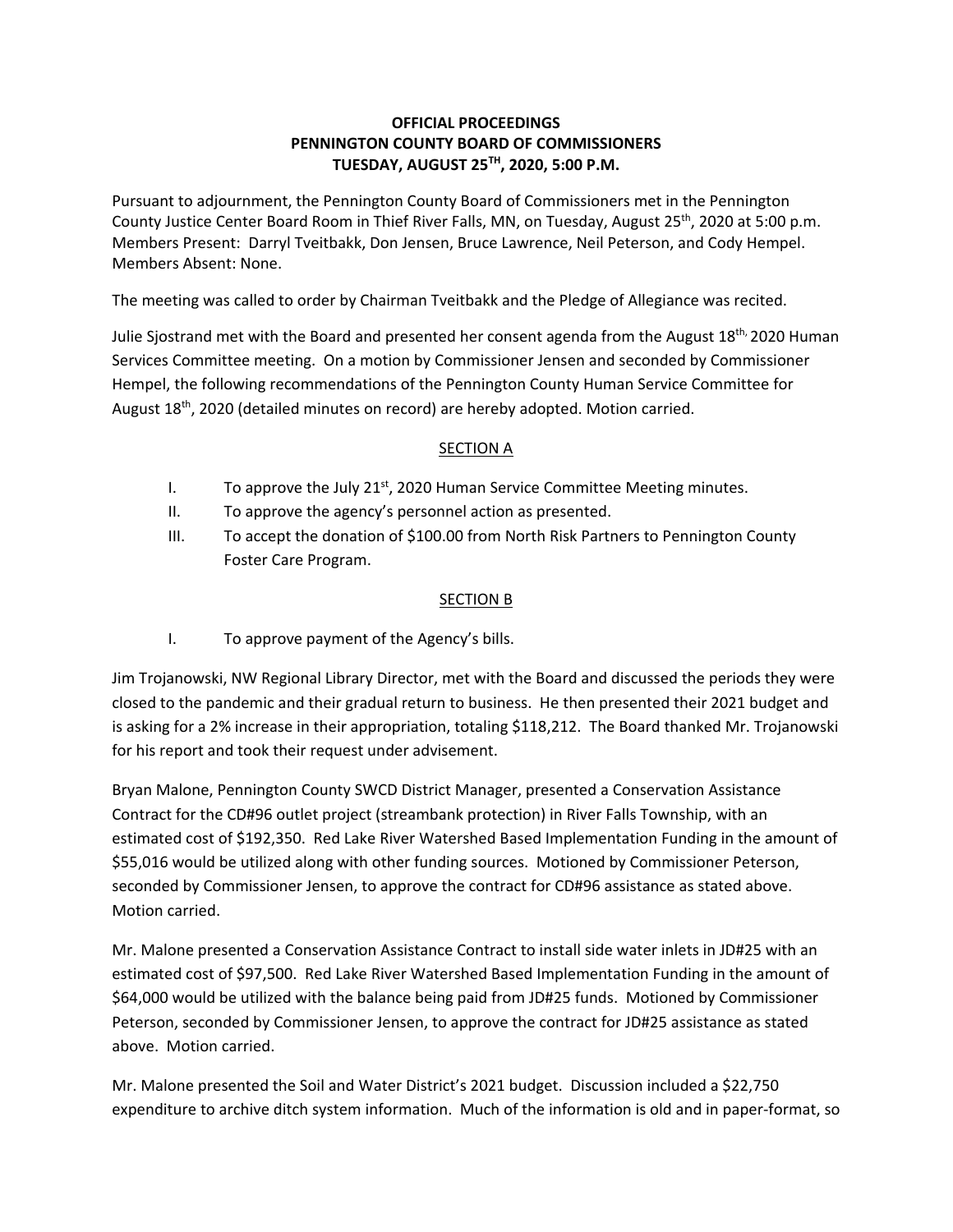it is easily compromised. The Board of Water and Soil Resources would match contributions at 50% with a total estimated project cost of \$45,000. Discussion was then held on the revenue and expense changes for 2021. The board thanked Bryan for his report and took their budget request under advisement.

County Engineer Mike Flaagan presented the following bids that were received for the CD#96 project:

| \$192,350.00 |
|--------------|
| \$242,948.00 |
| \$311,270.00 |
| \$258,093.50 |
| \$305,476.00 |
|              |

Mr. Flaagan stated that funding for this project will include approximately \$165,000 from the Clear Water Fund, \$55,000 from the 1W1P fund, \$26,000 from the RLWD, and the remainder from the ditch fund. The estimate for this project was \$153,553. Motioned by Commissioner Peterson, seconded by Commissioner Hempel, to award the bid for CD#96 project to Davidson Construction for \$192,350 as the best and lowest bid received. Motion carried.

Mr. Flaagan updated the Board on local projects:

- ‐ Trunk Highway #32 project work is taking place in front of Brodin's
- Challenger roundabout paving to start on August  $26<sup>th</sup>$  with striping to follow; the roundabout is on schedule to open by September  $8<sup>th</sup>$ , 2020.
- Mark Blvd. Bridge the deck is to be poured on August  $26<sup>th</sup>$ ; the project is behind schedule due to high water issues; the scheduled opening in October will depend on the weather.

Emergency Management Director Erik Beitel reported on the Pennington County CARES Act grants. 23 grants have been approved to date, totaling \$279,786.55. The Committee will meet again soon to go over 30+ applications received since August  $21^{st}$ , 2020. If all are approved, the total in grants paid will be \$637,786.55, leaving a balance of \$112,213.45. Mr. Beitel noted that numerous first round applications were incomplete, and those businesses are being notified to avoid unnecessary rejections.

Mr. Beitel then gave a brief update on the COVID‐19 pandemic in Pennington County.

Motioned by Commissioner Lawrence, seconded by Commissioner Hempel, to approve a lease agreement between Pennington County and the Thief River Falls Area Hockey Association for office space located in the Old Auditorium, to commence on 09/01/20 and terminate on 08/31/21. Motion carried.

The following resolution was introduced by Commissioner Hempel, seconded by Commissioner Lawrence, and upon vote was unanimously carried.

## **RESOLUTION AUTHORIZING EXECUTION OF AGREEMENT**

**BE IT RESOVLED** that Pennington County enter into a grant agreement with the Minnesota Department of Public Safety for traffic safety projects during the period from October 1, 2020 through September 30, 2021.